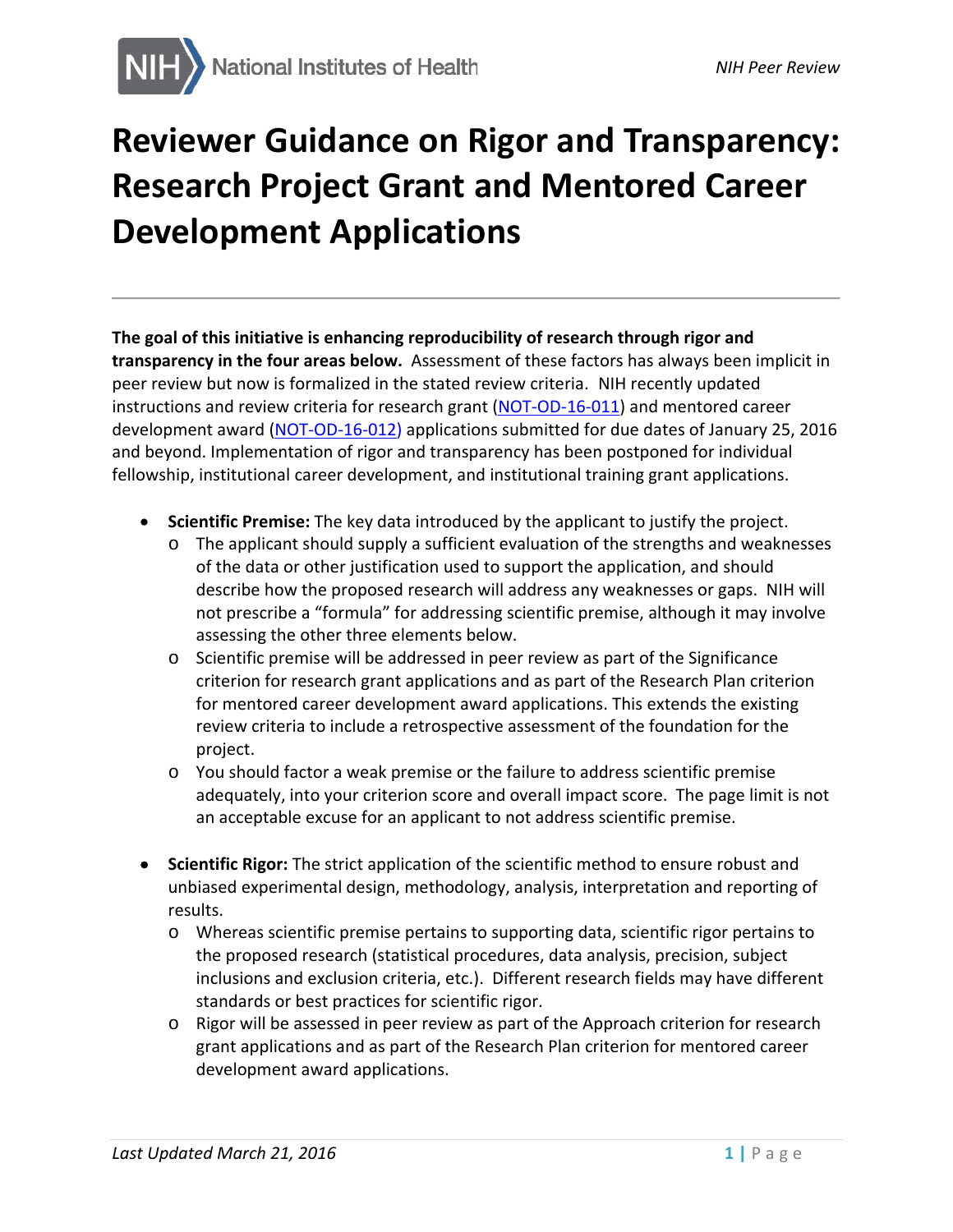|                                                                        | <b>Scientific Premise</b> | <b>Scientific Rigor</b> |
|------------------------------------------------------------------------|---------------------------|-------------------------|
| Pertains to:                                                           | Supporting data           | Proposed research       |
| <b>Review Criterion - Research Grants</b>                              | Significance              | Approach                |
| <b>Review Criterion - Mentored</b><br><b>Career Development Grants</b> | Research Plan             | Research Plan           |

- **Consideration of Relevant Biological Variables:** critical factors affecting health or disease in vertebrate animals or human subjects
	- o The NIH Policy applies broadly to all relevant biological variables, for example sex, age, source, weight, and genetic strain.
	- o Consideration of sex as a biological variable (SABV) is required for studies involving human subjects or vertebrate animals. Both SABV and inclusion need to be addressed in the respective sections of the application, and can affect the Approach (or Research Plan) criterion score and the overall impact score. Reviewers will assess information according to the section where it is included in the application.
		- Justification should be provided if the application proposes to study one sex, for example in the case of a sex-specific condition of phenomenon (e.g., ovarian or prostate cancer), acutely scare resources (e.g., non-human primates), or sexspecific hypotheses possible due to known differences between males and females.
		- Cost and absence of known sex differences are inadequate justifications for not addressing SABV.
	- o Other biological variables deemed to be relevant by the applicant will be considered in the application and reviewers will comment on the adequacy of plans to address them.
- **Plan for Resource Authentication:** key biological and/or chemical resources are those that may differ from lab to lab or over time, could influence the research data, and are integral to the proposed research.
	- o Examples include cell lines, specialty chemicals, antibodies, and other biologics, not standard laboratory reagents.
	- o The plan should be brief (one page or less for the entire plan), and should not include authentication data. The plan may reflect existing guidelines for some resources or the need for a community to develop a plan for other resources.
	- o Review of this attachment will occur after scoring; comments on key resource authentication should not affect scores. Reviewers will comment on the adequacy of the plan for key resource authentication; comments can be addressed by the applicant prior to award for meritorious applications.

Not all activity codes are included in the rigor and transparency initiative. Therefore, reviewers need to follow the correct review criteria and use the appropriate and current critique template for each application. Your Scientific Review Officer (SRO) should provide or direct you to the appropriate templates and guidance.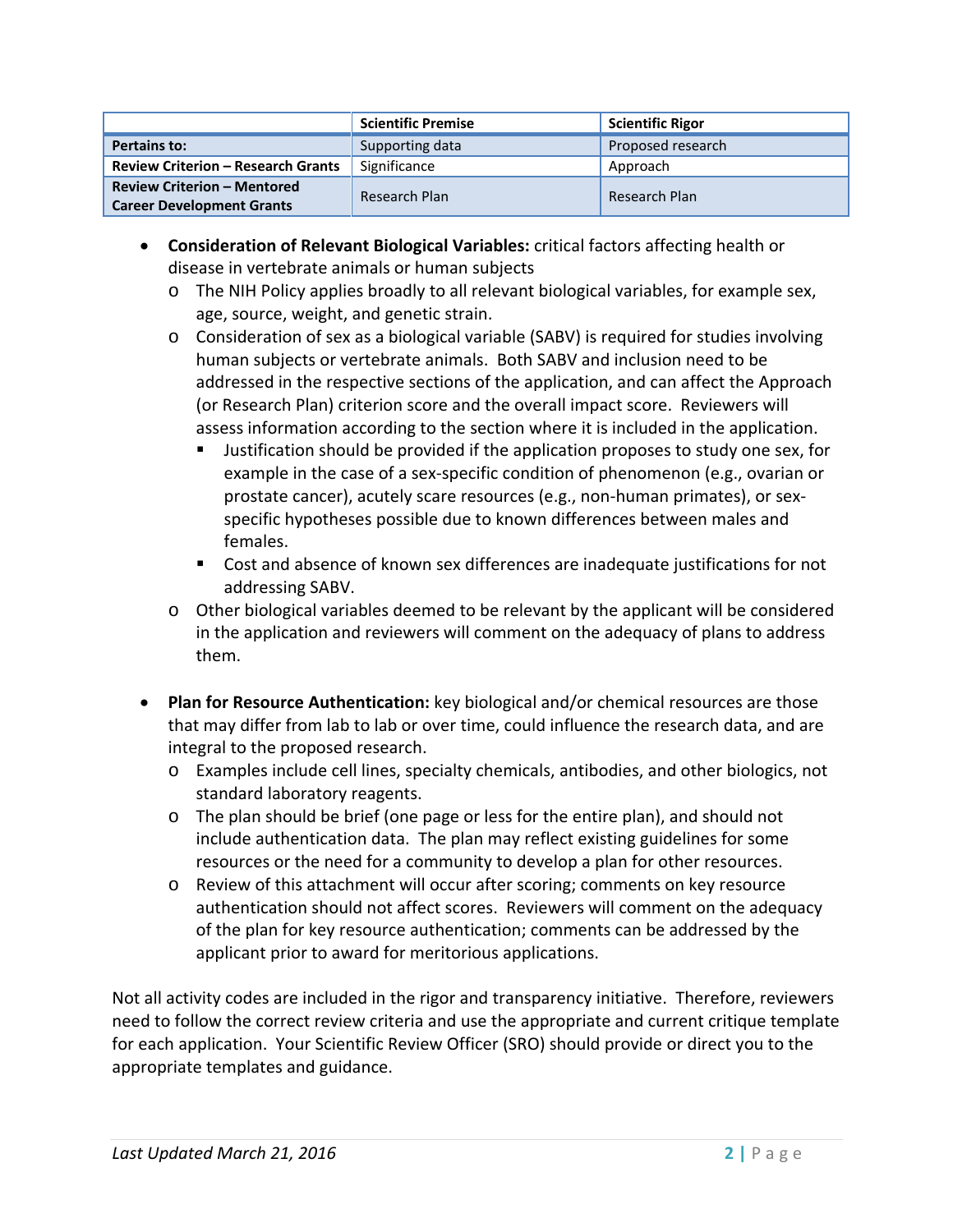Page limits have not changed.SROs and reviewers will need to be alert for over-stuffed applications.

**You may submit your comments/questions about the NIH policy to [reproducibility@nih.gov.](mailto:reproducibility@nih.gov)**

## **OVERVIEW: RESEARCH PROJECT GRANT (RPG) APPLICATIONS**

| <b>Element of Rigor and</b><br><b>Transparency</b>                                    | Section of<br><b>Application</b> | <b>Criterion</b><br><b>Score</b> | <b>Additional</b><br><b>Review</b><br>Consideration | <b>Contribute to</b><br><b>Overall Impact</b><br>Score? |
|---------------------------------------------------------------------------------------|----------------------------------|----------------------------------|-----------------------------------------------------|---------------------------------------------------------|
| <b>Scientific Premise</b>                                                             | Research<br>Strategy             | Significance                     | <b>NA</b>                                           | Yes                                                     |
| <b>Scientific Rigor</b>                                                               | Research<br>Strategy             | Approach                         | <b>NA</b>                                           | Yes                                                     |
| <b>Consideration of</b><br><b>Relevant Biological</b><br>Variables, such as Sex       | Research<br>Strategy             | Approach                         | <b>NA</b>                                           | Yes                                                     |
| <b>Authentication of Key</b><br><b>Biological and/or</b><br><b>Chemical Resources</b> | <b>New</b><br>Attachment         | <b>NA</b>                        | Yes                                                 | No                                                      |

## **OVERVIEW: MENTORED CAREER DEVELOPMENT AWARD (K) APPLICATIONS**

| <b>Element of Rigor and</b><br><b>Transparency</b>                                    | Section of<br><b>Application</b> | <b>Criterion</b><br><b>Score</b> | <b>Additional</b><br><b>Review</b><br>Consideration | <b>Contribute to</b><br><b>Overall Impact</b><br>Score? |
|---------------------------------------------------------------------------------------|----------------------------------|----------------------------------|-----------------------------------------------------|---------------------------------------------------------|
| <b>Scientific Premise</b>                                                             | Research<br>Strategy             | Research<br>Plan                 | <b>NA</b>                                           | Yes                                                     |
| <b>Scientific Rigor</b>                                                               | Research<br>Strategy             | Research<br>Plan                 | <b>NA</b>                                           | Yes                                                     |
| <b>Consideration of</b><br><b>Relevant Biological</b><br>Variables, such as Sex       | Research<br>Strategy             | Research<br>Plan                 | <b>NA</b>                                           | Yes                                                     |
| <b>Authentication of Key</b><br><b>Biological and/or</b><br><b>Chemical Resources</b> | New<br>Attachment                | <b>NA</b>                        | <b>Yes</b>                                          | No.                                                     |